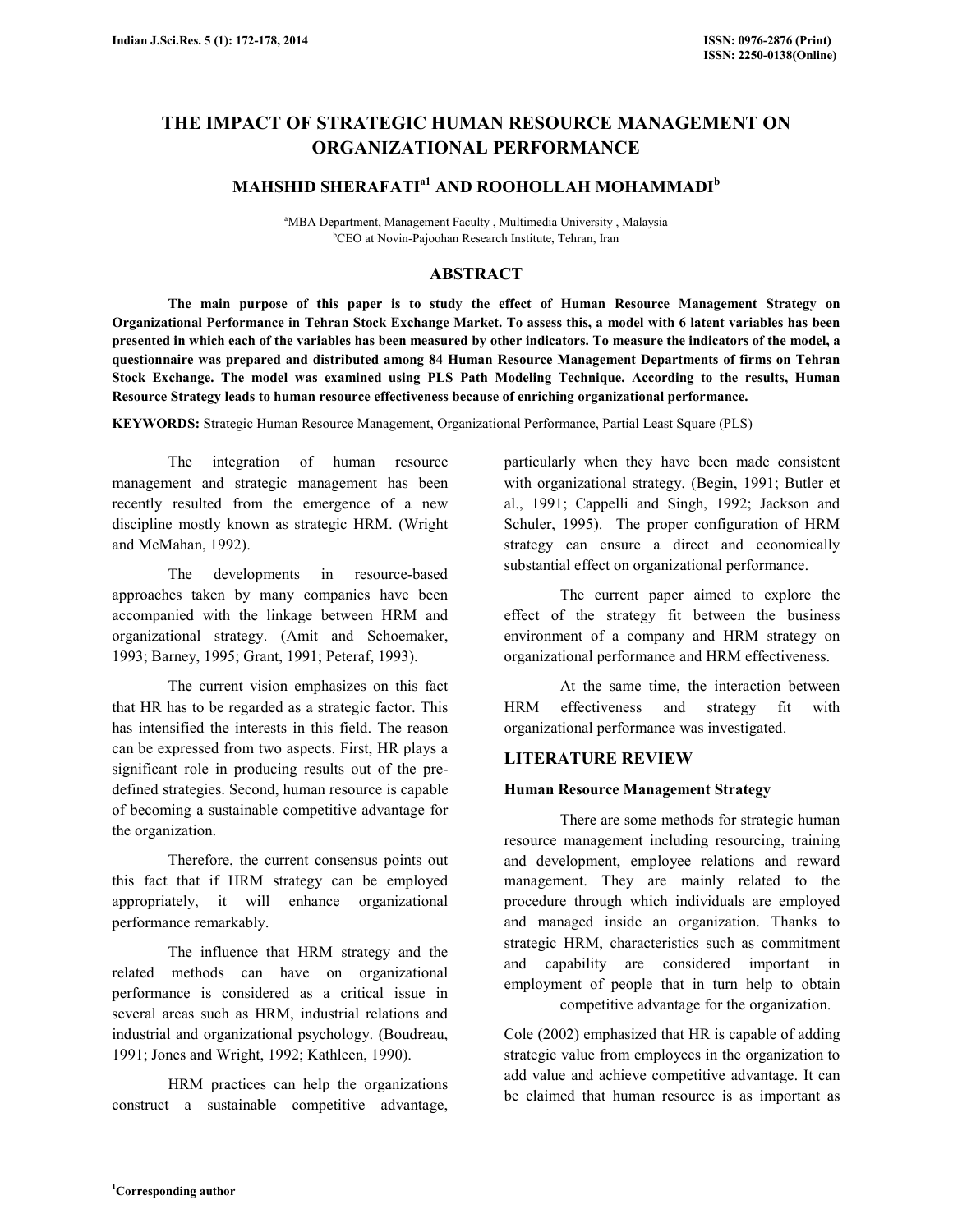employees. The effective implementation of HRM strategy can thoroughly organize the entire HRM measures for all employees to directly affect employee attitude and behavior in order to enable the company to gain competitive strategy (Huang et al, 2002).

#### Organizational Performance

 Performance is accounted as a vital factor to management. The output of an individual or a team in an organization is considered as the performance, which relates to the authority and responsibility to obtain objectives in a lawful manner in conformity with the standards of morale and ethics. (Iswati and Anshori, 2007).

 Performance can be defined as the capability in an organization to achieve and effectively manage their accessible resources through various methods in order to result in a competitive advantage. Two types of performance can be stated, financial and nonfinancial. (Hansen and Mowen, 2005).

#### HRM and organizational performance

 The relationship between HRM effectiveness and organizational performance has been extensively argued in many studies (Arthur, 1994; Dalton, 2003; Datta et al., 2003; Gollan, 2005; Huselid, 1995; Whicker and Andrews, 2004). It has been revealed that HRM can be a proper source of sustainable competitive advantage for every organization. HRM is able to affect employees' skills. This would be performed when human capital of an organization is acquired and developed and consequently, the business goals can be obtained.

 According to the mentioned facts, the second hypothesis can be stated as follows:

 H2. HRM effectiveness influences directly and positively on organizational performance.

### An introduction to PLS Path Modeling

 The conceptual approach, partial least square (PLS) method, is amongst the multivariate statistical techniques. There are many constraints in this regard including unknown response variable distribution, low number of observations, and existence of a serious correlation between independent variables. In spite of the abovementioned limitations, PLS method can be still modeled into some dependent variables while applying several independent variables.

 The specified coefficients used in this method can help in a way that the final model is of the highest interpretation and explanation power. Additionally, PLS weighs up the mutual effects between latent variables (endogenous coefficients) and the weight of the entire measurable indices, related to latent variables per case (exogenous coefficients).

## METHODOLOGY

 Recent research model is derived from a paper that presented by Armstrong in 2006. Based on interviews with10 experts and using Delphi technique, the model was moderated.Because of special relationship between variables, in order to solving the model, PLS path modeling technique and Visual PLS software (version 1.04) was used.



Figure 1: A conceptual model based on Micheal Armstrong (2006)

 According to the presented conceptual model, 7 hypotheses were formed as presented below:

- A significant relationship exists between HR Strategy and HR Effectiveness.
- A significant relationship exists between HR Effectiveness and Competence.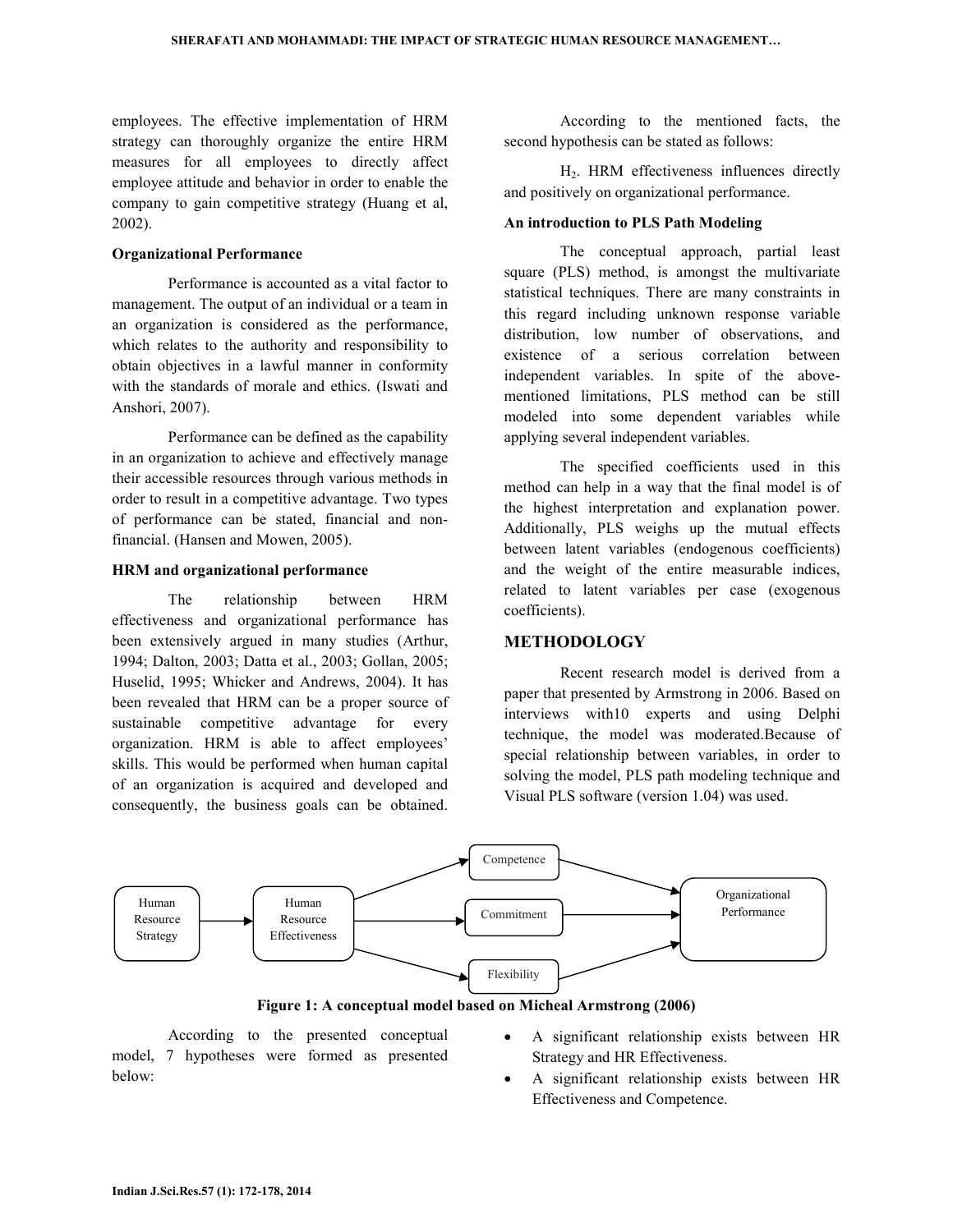- A significant relationship exists between HR Effectiveness and Commitment.
- A significant relationship exists between HR Effectiveness and Flexibility.
- A significant relationship exists between Competence and Organizational Performance.
- A significant relationship exists between Commitment and Organizational Performance.
- A significant relationship exists between Flexibility and Organizational Performance.

 In order to obtain the goals of this paper, a structured questionnaire was prepared and distributed among participants. The questionnaire included 28 expressions and respondents were asked to rate each, from 1 to 5. One would refer to complete disagreement and 5 would show complete agreement with the corresponding expression. In the questionnaire, HRMS, Human Resource Effectiveness, Competence, Commitment, Flexibility, and organizational performance were measured by 4, 4, 6, 5, 5 and 4 questions, respectively.

### The findings of research

 Using PLS path modeling technique, the above model was estimated and the following results was obtained.



Figure 2: The estimated model using VPLS software

 It is known that PLS path model includes two structural and measurement models. In order to validate the PLS path model, it is required to analyze and interpret both structural and measurement models as well. It is the process consisting of two stages in which the measurement and structural models will be assessed accordingly (Henseler et al., 2009).

### Assessment of the structural model

Based on Chin's theory,  $R^2$  is only measured for endogenous variables and presents the variance of endogenous latent variables. For values of 0.67, 0.67,-0.33, and less than 0.19, it is interpreted as noticeable, average, and weak, respectively. In a particular model including endogenous latent variables with only one or two exogenous latent variable(s), the average of  $R^2$  is considered as acceptable (Trujillo, 2009). In the current study, the

model includes endogenous latent variables with an exogenous latent variable and average of  $R^2$  is 0.380. Hence,  $R^2$  value for the model is acceptable.

#### Assessment of measurement models

 In this section, we assessed three aspects of reflective measures:

- The unidimensionality of the indicators
- Indicators are explained properly by their latent variables
- The degree to which a given construct is different from other constructs

#### Unidimensionality of the indicators

 Several tools have been recently proposed for assessment of the unidimensionality of PLS-PM reflective blocks (Shamir et al., 2005). Among them,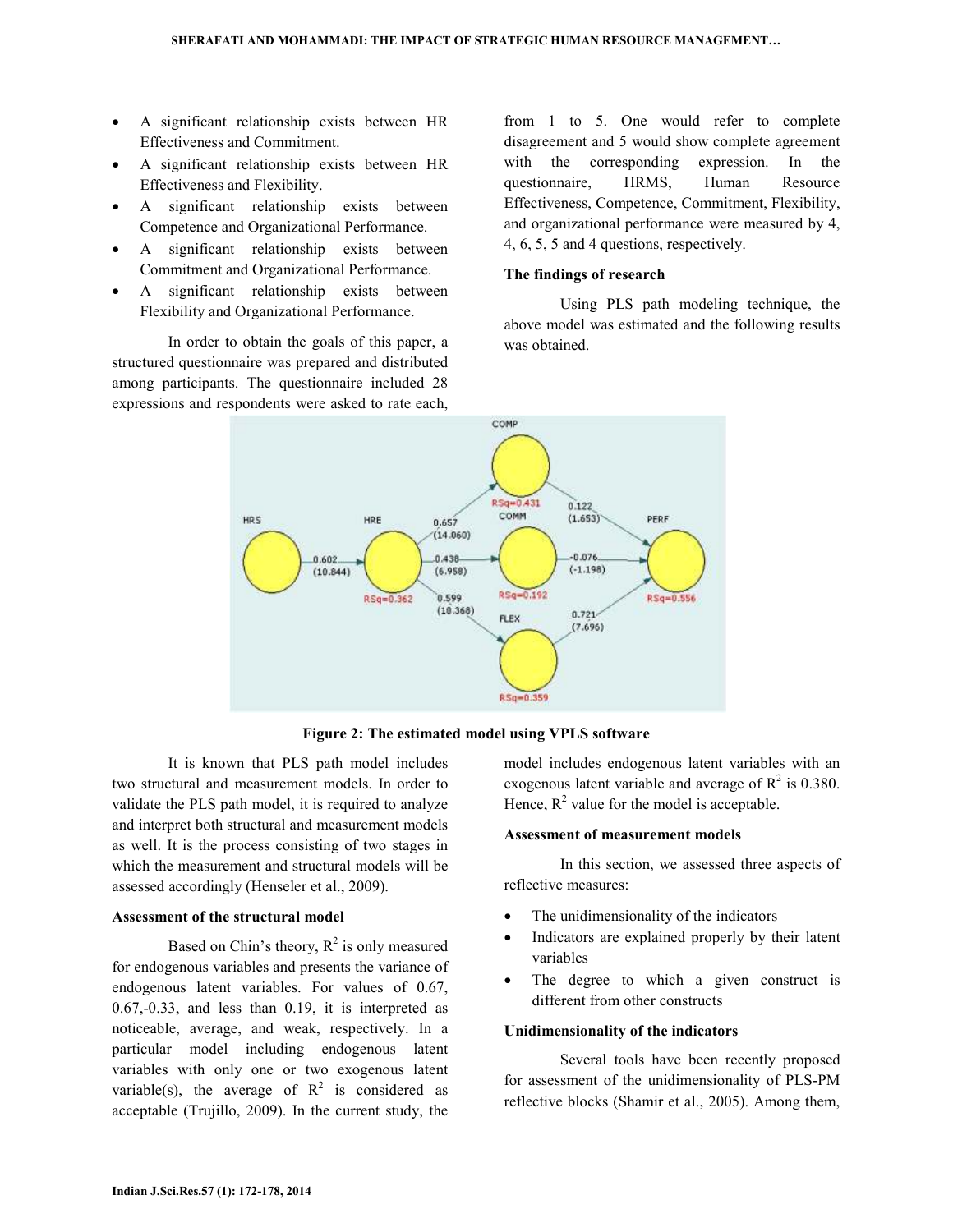the most prevalent methods are three following indicators:

- Check the first eigenvalue of the MVs correlation matrix
- Calculate the Cronbach's alpha
- Calculate the Dillon-Goldstein's

 In this work, the unidimensionality of the indicators was measured using Cronbach's alpha coefficient. If the coefficient is more than 0.7, the method's reliability will be high and if it is smaller than 0.6, the reliability is considered low (Henseler et al., 2009). The average of Cronbach's  $\alpha$  coefficients of the model was higher than 0.7,Therefore, the reliability of the model is generally acceptable.

## Indicators are explained appropriately by their latent variables

 We checked the indicators using the following tools:

### Composite Reliability

 Composite Reliability is a criterion used for model reliability, in which the value less than 0.6 demonstrates lack of reliability (Henseler et al., 2009).The value of this criterion in this study was significantly higher than 0.6, which shows high reliability of the model.

### AVE

 In order to calculate the convergent validity, Fornell and Larcker proposed AVE. AVE has to be more than 0.50. It means that 50 percent or more variance of the indicators should be considered (Henseler et al., 2009).

The AVE of the current model was higher than 0.5. Thus, the convergent validity of the model is confirmed.

| Construct   | Composite          | <b>AVE</b> | Cronbach's |
|-------------|--------------------|------------|------------|
|             | <b>Reliability</b> |            | Alpha      |
| <b>HRS</b>  | 0.895              | 0.688      | 0.877      |
| <b>HRE</b>  | 0.804              | 0.577      | 0.766      |
| <b>COMP</b> | 0.660              | 0.684      | 0.552      |
| <b>COMM</b> | 0.859              | 0.434      | 0.813      |
| <b>FLEX</b> | 0.843              | 0.633      | 0.799      |
| <b>PERF</b> | 0.805              | 0.545      | 0.735      |
| Average     | 0.805              | 0.593      | 0.757      |

## Table 1: Reliability and AVE of the model

## The degree to which a specific construct is different from the others

 We examined the extent to which a given construct is differentiated from the others. In fact, it was tried to confirm that the shared variance between a construct and its indicators is larger than the shared variance with the other constructs.

 In other words, no indicator should load higher on another construct than it does on the construct that it intends to measure. We calculated the correlations between a construct and an indicator (not its own block). If the indicator loads higher with other constructs than the one, which is intended to measure, we has to examine its appropriateness, because it is unobvious which construct or constructs are being actually reflected (Henseler et al., 2009).

 According to the results, HRS1, COMP4, COMP5, FLEX2, and PERF5 were not recognized as appropriate indicators for latent variables and were therefore excluded from the model; however, the other indicators of the model were confirmed to be applied.

| <b>Scale Items</b> | <b>HRS</b> | <b>HRE</b> | <b>COMP</b> | <b>COMM</b> | <b>FLEX</b> | <b>PERF</b> |
|--------------------|------------|------------|-------------|-------------|-------------|-------------|
| HRS <sub>2</sub>   | 0.6240     | 0.3156     | 0.1875      | 0.1751      | 0.2212      | 0.2588      |
| HRS3               | 0.7306     | 0.3965     | 0.2886      | 0.2726      | 0.3324      | 0.1352      |
| HR <sub>S4</sub>   | 0.5908     | 0.3103     | 0.2249      | 0.1312      | 0.2781      | 0.2873      |
| HRE1               | 0.1256     | 0.6615     | 0.4412      | 0.0187      | 0.1841      | 0.1276      |
| HR <sub>E2</sub>   | 0.1923     | 0.7871     | 0.1249      | 0.1129      | 0.3213      | 0.0987      |
| HRE3               | 0.1298     | 0.6379     | 0.0765      | 0.1219      | 0.1982      | 0.0987      |
| HR <sub>F4</sub>   | 0.0983     | 0.8746     | 0.2365      | 0.1349      | 0.1214      | 0.2871      |
| COMP <sub>1</sub>  | 0.1356     | 0.2155     | 0.6412      | 0.2137      | 0.1341      | 0.1346      |

Table 2: The Factor Structure Matrix of the Loadings and Cross-Loadings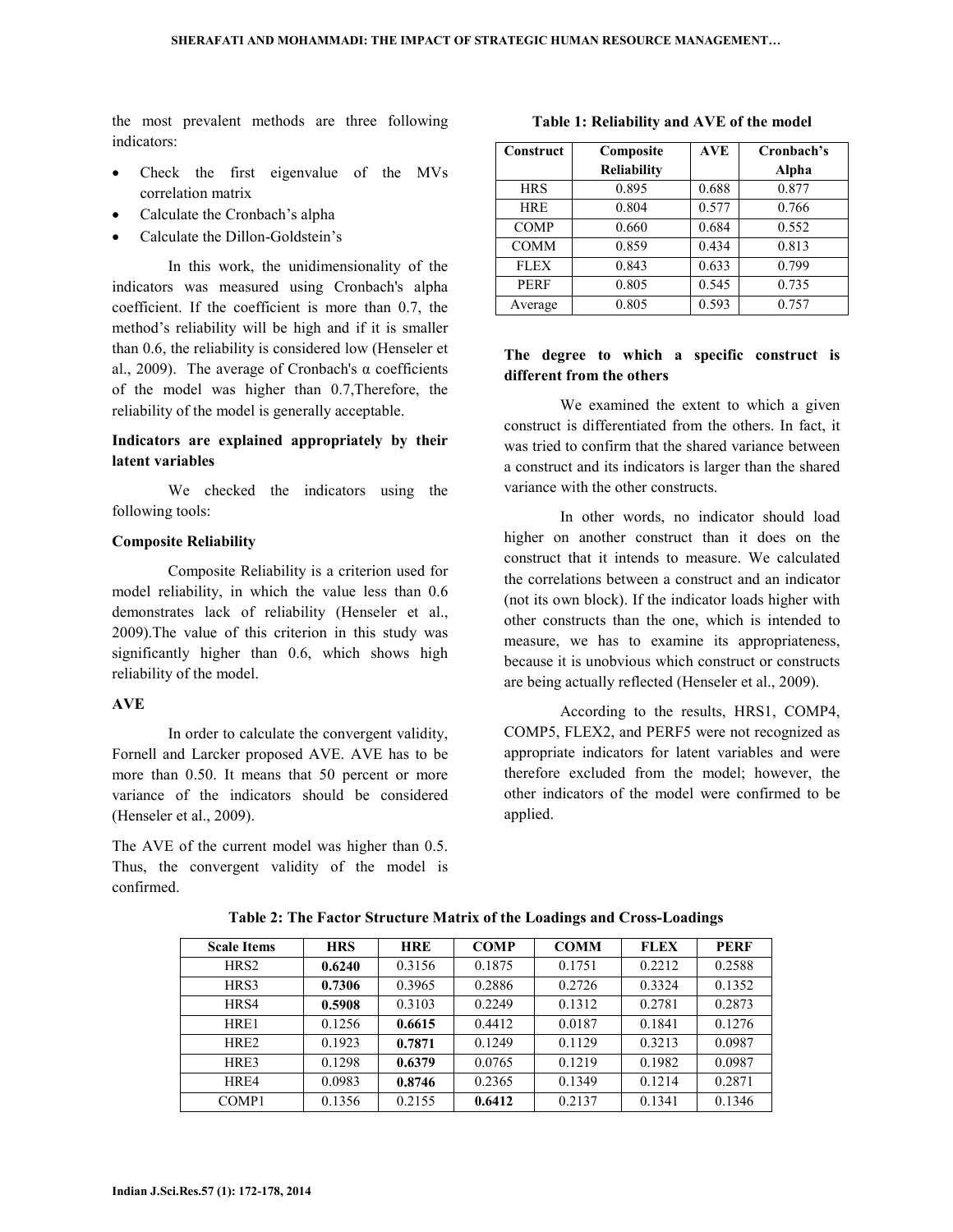| COMP <sub>2</sub> | 0.1113 | 0.1161 | 0.7249 | 0.0239 | 0.2133 | 0.1437 |
|-------------------|--------|--------|--------|--------|--------|--------|
| COMP3             | 0.0348 | 0.0929 | 0.6765 | 0.4219 | 0.0942 | 0.3457 |
| COMP <sub>6</sub> | 0.1583 | 0.2436 | 0.8365 | 0.3241 | 0.2514 | 0.3211 |
| COMM1             | 0.1834 | 0.1892 | 0.2134 | 0.4532 | 0.2314 | 0.1232 |
| COMM <sub>2</sub> | 0.2786 | 0.3241 | 0.1232 | 0.6512 | 0.0234 | 0.1876 |
| COMM3             | 0.3256 | 0.2843 | 0.0994 | 0.7745 | 0.0934 | 0.2875 |
| COMM4             | 0.1983 | 0.2166 | 0.1109 | 0.7112 | 0.2134 | 0.4109 |
| COMM <sub>5</sub> | 0.3945 | 0.2943 | 0.4312 | 0.6709 | 0.2412 | 0.1984 |
| FLEX1             | 0.1975 | 0.4117 | 0.0918 | 0.0982 | 0.6286 | 0.2243 |
| FLEX2             | 0.1234 | 0.0198 | 0.1092 | 0.1098 | 0.7621 | 0.4231 |
| FLEX3             | 0.1298 | 0.2198 | 0.1328 | 0.1098 | 0.7889 | 0.1875 |
| FLEX4             | 0.1987 | 0.1275 | 0.1198 | 0.5712 | 0.7822 | 0.1766 |
| FLEX5             | 0.0076 | 0.3176 | 0.2876 | 0.1298 | 0.7378 | 0.2344 |
| PERF1             | 0.3284 | 0.2938 | 0.3832 | 0.4239 | 0.6286 | 0.8333 |
| PERF <sub>2</sub> | 0.1823 | 0.1111 | 0.2099 | 0.0934 | 0.4123 | 0.6523 |
| PERF3             | 0.2384 | 0.2008 | 0.1328 | 0.1098 | 0.0054 | 0.2876 |
| PERF4             | 0.0345 | 0.1343 | 0.2938 | 0.2873 | 0.0994 | 0.4324 |

 Since the weights of the model's manifest variables were totally positive, it is shown that the entire measurement indicators have explained their own latent variables precisely and correctly.

### **CONCLUSION**

 According to the results, human resource strategies due to boosting effectiveness of human

resource through increasing competence, commitment and flexibility of employees lead to improving organizational performance.

 According to the linkage between human resource and organizational performance in the presented model, human resource management can design programs in order to enhance organizational resource.

|                         | <b>Entire Sample</b> | <b>Mean of</b>    | <b>Standard</b> | <b>T-Statistic</b> |  |
|-------------------------|----------------------|-------------------|-----------------|--------------------|--|
|                         | estimate             | <b>Subsamples</b> | error           |                    |  |
| HRS > HRE               | 0.6020               | 0.6251            | 0.0555          | 10.8442            |  |
| HRE->COMM               | 0.4380               | 0.4618            | 0.0630          | 6.9576             |  |
| HRE->COMP               | 0.6570               | 0.6827            | 0.0467          | 14.0600            |  |
| HRE->FLEX               | 0.5990               | 0.6130            | 0.0578          | 10.3684            |  |
| $COMP \rightarrow PERF$ | 0.1220               | 0.1216            | 0.0738          | 1.6534             |  |
| COMM->PERF              | $-0.0760$            | $-0.0868$         | 0.0635          | $-1.1977$          |  |
| <b>FLEX-&gt;PERF</b>    | 0.7210               | 0.7276            | 0.0937          | 7.6960             |  |

### Table 3: Hypothesis testing of the research

#### **REFERENCES**

- Amit , R., Schoemaker , P.J.H. (1993). Strategic Assets and Organizational Rent. Strategic management journal, 14(1):33-46
- Armstrong, M. (2006).A handbook of Human Resource Management Practice. Kang Page Publishers. London and Philadelphia, Third edition.
- Arthur, J.B. (1994). Effects of Human Resource Systems on Manufacturing Performance and

Turnover. Academy of Management Journal, 37(4):670-687.

- Barney. J.(l995) .Looking Inside For Competitive Advantage. The Academy of Management Executive,9: 49-61
- Begin, J.P. (1991).Strategic employment policy: An organizational systems perspective. Englewood Cliffs, New Jersey: Prentice-Hall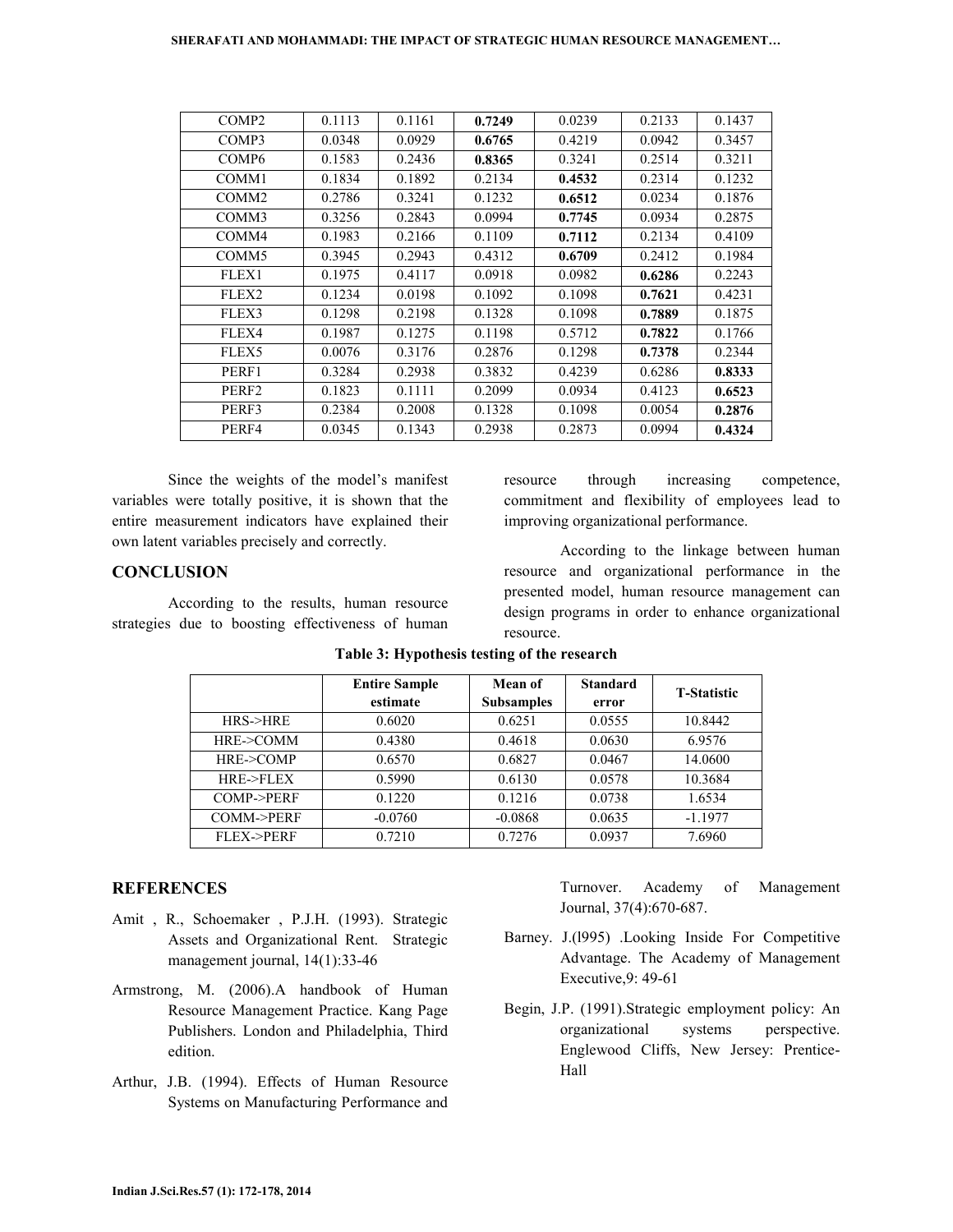- Boudreau, J.W. (1991). Utility analysis for decisions in human resource management. In
- M.D. Dunnette& L.M. Hough (Eds.), Handbook of Industrial and Organizational Psychology $(621-745)$ . Vol.  $2.2<sup>nd</sup>$  ed. Palo Alto: Consulting Psychologists Press
- Butler, J. E., Ferris, G. R., Napier, N. K. (1991). Strategy and human resources management.Cincinnati,OH: South-Western Publishing.
- Cappelli,P.,Singh,H. (1992). Integrating strategic human resources and strategic management.In D. Lewin, O. S. Mitchell, & P.D, Sherer (Eds.),Research frontiers in industrial relations and human resources(pp.165-192). Madison, WI: Industrial Relation.s Research Association.
- Cole, G.A. 2002. Personnel Human Resource Management,  $5<sup>th</sup>$  edition, Book Power
- Dalton, J., Croft, S. (2003). Managing Corporate Reputation. Thorogood. London
- Datta, D.K., Guthrie, J.P.,Wright, P.M. (2003), Human resource management and
- firm productivity: Does industry matter? (CAHRS Working Paper).Ithaca, NY: Cornel University, School of Industrial and Labor Relations , Center for advanced Human Resource Studies.
- Gollan, P.J (2005). High involvement management and human resource sustainability: the challenges and opportunities. Asia Pacific Journal of Human Resources, 43(1), 18-33.
- Grant,R.M.(1991). The resource-based theory of competitive advantage: implications for strategy formulation. California Management Review ,Spring,17:(114-135).
- Hansen danMowen. (2005). Management Accounting. Buku 2. Edisike 7. SalembaEmpat. Jakarta.
- Henseler, J.,Ringle, C.M., Sinkovics, R.R.(2009).The use of partial least squares path modeling in international marketing. In: Sinkovics, R.R., Ghauri, and P.N.: Advances in International

Marketing. Emerald Group Publishing Ltd., Bingley, p. 277-320.

- Huang,G.,Roy,M.,Ahmed,Z.,Heng,J.,Lim,J.(2002).B enchmarking the Human Capital Strategies of MNCs in Singapore. Benchmarking.9 (4), 357-373.
- Huselid,M.A.(1995).The Impact of Human Resource Management Practices on Turnover, Productivity, and Corporate Financial Performance .Academy of Management Journal ,38(3),635-672
- Iswati, S., Anshori,M.(2007). The Influence of Intellectual Capital to Financial Performance at Insurance Companies at Jakarta Stock Exchange (JSE). Proceedings of the 13th Asia Pacific Management Conference. Melbourne, Australia,1393-1399.
- Jackson, S. E., Schuler, R. S. (1995). Understanding human resource management in the context of organizations and their environments. In J. T. Spence, ]. M. Darley. it D, J. Foss
- (Eds.), Annual review of psychology, vol. 46: 237- 264. Palo Alto. GA: Annual Reviews, Inc.
- Jones, G. R., Wright, P. M. (1992). An economic approach to conceptualizing theutility of human resource management practices. Research in Personnel and Human Resources Management, 10:271-299.
- Kathleen, K. (1990). Models of neonates' preferences for facelike patterns: A response to Morton, Johnson and Maurer.Infant Behavior and Development, 13(1):105–108.
- Peterraf, M. A.(1993).The cornerstones of competitive advantage: a resource based view. Strategic Management Journal,14(3):179-191.
- Shamir R., Maron-Katz A., Tanay, A., Linhart, C., Steinfeld, I., Sharan, R.,Shilon,Y.,Elkon, R. (2005). Expander: an integrative program suite for microarray data analysis. BMC Bioinformatics, 6: 232.
- Trujillo G.S.(2009). PATHMOX Approach: Segmentation Trees in Partial Least Squares